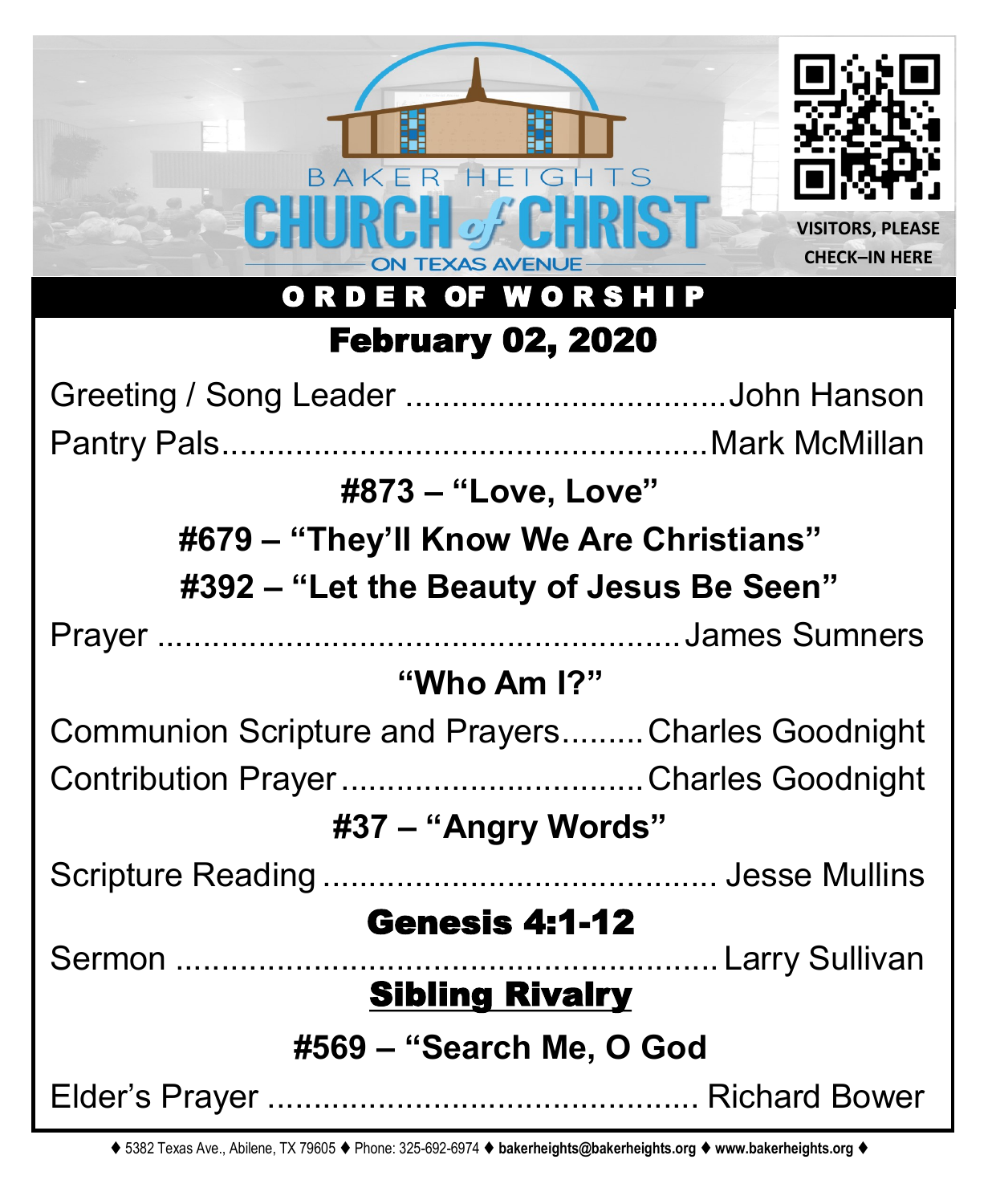## **Reaching Out to Our Community**

- $\Rightarrow$  Wisteria Nursing & Rehab. Service
	- 3202 S. Willis St Every Sunday
	- 1 pm To help, contact: **Charles Jacobs**
- $\Rightarrow$  University Place Services 6:30 p.m.
	- 1250 E.N. 10th St Every Sunday evening
	- To help, contact: **Hank Davis**
- $\Rightarrow$  Wisteria Place Services 3:30 p.m.
	- 3149 Wisteria Way To help, contact:
	- for Second Sunday − **Randy White**
	- for Third Sunday − **Kenneth Longley**
- $\Rightarrow$  "Redeeming the Tears"  $\bullet$  Depression and Grief Support Group ● Second Saturday of month ● See **Charles Goodnight** for info.

## **Home Bible Studies**

- Mon.● 6:00 p.m. 8323 North FM 1235 – **H&S Davis** home
	- Daniel & Revelation
- Tues. 6:00 p.m. 1210 Anson Ave. – **J&S Sumners** home
	- Reading Through the Word
- 4th Thurs. 6:30 p.m. C&S Jeter's home – see **James Sanderson** for info ● Other **Religions**

# YOUTH HAPPENINGS

- $\Rightarrow$  Tonight 7:00 p.m. Bible Study
	- (**L & C Bower's** home)
	- 430 Victoria
- $\Rightarrow$  Sunday  $\bullet$  02/09  $\bullet$  Communion to the Homebound
- $\Rightarrow$  WRYC Registration Register online now ● Spots are filling up.



Dear Baker Heights family,

I need to get something off my chest. We are all aware that our lives as Christians are on display in this world. The way we live, the way we react, the way we speak influences our testimony as Christ-followers. Many of us read posts and even share posts on Facebook or other social media that are very political in nature. We live in a free country, where every citizen is free to have the political view that he or she wants and is free to express themselves as they wish.

Unfortunately, as our country has become more and more polarized over politics, many of those posts have become very derogatory and even nasty. Certain politicians and certain political parties have become the brunt of insults, putdowns and even downright vulgar descriptions. I have even heard some say that you cannot be a "true" Christian and belong to certain political parties. That all may be daily routine for those who do not claim Christ. But for those of us who do, posting or sharing such things basically says to those people "I don't love you, I don't care about you, and I hate all that you stand for." In doing so we not only shame the Savior who died for us, but we destroy the witness that we want to have in the lives of people around us.

All that said, can we not strive to be more careful in what we say, read and post, especially in this election year? Can we strive to be discerning as Christ followers should, in what we say so that our love for one another and for others, regardless of their political leanings, can be seen by the world?

**"By this all people will know that you are my disciples, if you have love for one another." John 13:35**

# *Larry Sullivan*

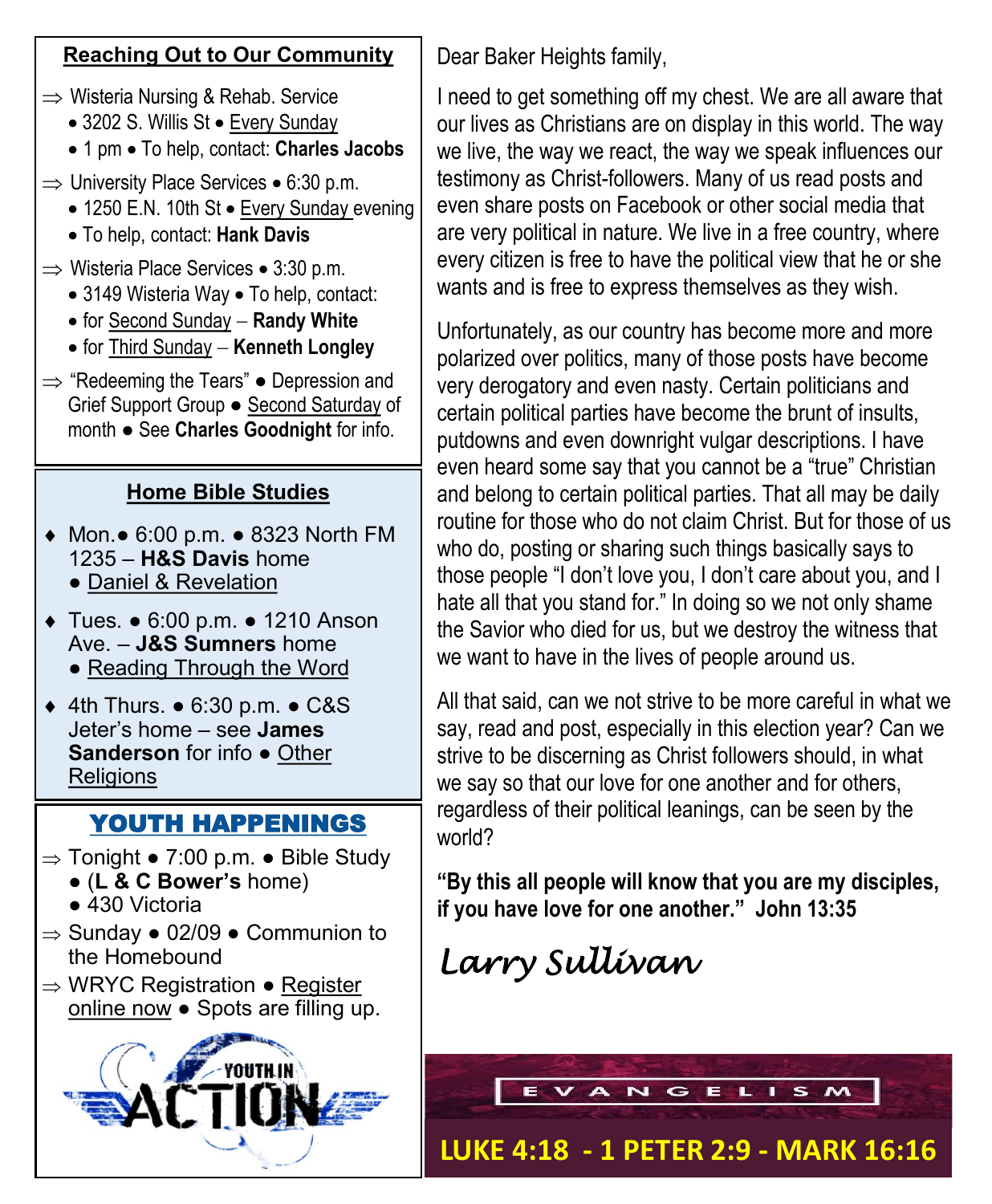## *PLEASE NOTE:*

- *All normal, weekly scheduled Bible classes & worship times at BHCC are listed on page 4 of the bulletin.*
- *All weekly scheduled Home Bible Studies & Nursing Home*  services are listed on page 2 of the bulletin. **BHCC MEMBERS**

## **SUNDAY – FEBRUARY 02**

- $\bullet$  Bible classes for all ages  $\bullet$  9 a.m.
- Worship Service 10 a.m. "Pantry Pals"
- Evening Worship Service 5 p.m.● CBC

### **MONDAY – FEBRUARY 03**

 Prayer conference call with **Floyd Miller** ● 8 – 9 p.m. ● Please call (605) 313-5695 ● Passcode is 718815

### **TUESDAY – FEBRUARY 04**

- Ladies Bible class 10 a.m. Rm 35 James Sanderson
- Ladies Potluck Luncheon 11:30 a.m. Rm 10

### **WEDNESDAY – FEBRUARY 05**

- Feeding the Flock 5:30 P.M. ITALIAN MENU \$3 / person ● (No more than \$12 / family)
- $\bullet$  Food Pantry Open  $\bullet$  5 6 p.m.
- Bible classes for all ages 6:30 p.m. Short Devotional following classes ● Auditorium
- ◆ Redeeming the Tears Grief & Depression Class Rm 17/19

### **THURSDAY – FEBRUARY 06**

Men's Brown Bag Devo ● 12 noon ● Rm 10

### **SATURDAY – FEBRUARY 08**

Redeeming the Tears Support Group● 10 a.m. ● Rm 10

### **SUNDAY – FEBRUARY 09**

- ◆ Bible classes for all ages 9 a.m.
- ◆ Worship Service 10 a.m.
- Evening Worship Service 5 p.m.● CBC

## **PANTRY NEEDS**

Jell-O, Pancake Mix, Peanut Butter, Spam, Sugar (4lbs size), Canned Tomatoes, Tea Bags, Coffee, Tuna Helper

# **MARK YOUR CALENDAR**

- February 14th Parent Night Out/Kids Valentine Party
- February 16th Shepherding Groups (moved from 02/23)
- February 23rd BHCC Lunch & "Gospel Chain" (Workshop preparation for our "Sowing the Seed in 2020 Campaign") ● Following a.m. services ● Fellowship area
- May 30th June 05th "Sowing the Seed in 2020 Campaign" – Reaching out to our BHCC area neighbors.



**Janet Bruns** – health **Don Ellis** – HMC 3622 **Thressia Henry** – health **Mike Lee** – health **Lacy Loudermilk Family** – recovering from flu **Maxine Spears** – health **Kathy Turner** – knee replacement surgery

# FRIENDS & FAMILY

Sally Famble (mother of **Freddie Famble**) Sandra Montgomery (former member) Helen Pavlak (sister of **Nancy Taylor**) Marijin See (daughter of **Terry McGaha**) Naomi Taylor (friend of **Tammy Tiner**) Justin Wilson (nephew of **Nancy Taylor**)

**All Missionaries: Rusty & Brittany Brown, Chipata Bible College Staff & Students. All Military & First Responders**

# SYMPATHY TO THE FAMILY OF:

Don Gordon (friend of **Roxanne Hello**) of Clyde Pete Peterson (friend of **David Walker**) who lost his wife to cancer.

# WELCOME NEW MEMBERS

**Lance Nelson & Bradley** (01/26) **Darlene Norwood** (01/26)

# CANCER FIGHTERS

Minnie Woody

Jena Madeley Lewis Maness Kay Procter Nelda Stewart Larry Taylor **Jesse Thomas** 

All family & friends dealing with cancer

# HOMEBOUND MEMBERS

Brenda & Eldon Amonett Phyllis Bonner Janet Bruns Mamie Crane Norma Dotson **Don Ellis** Leroy & Mary Mason Jo Potter **Frances Pruett** Betty Retherford Melinda Simmons Dean & Nelda Stewart Laveta Youngquist